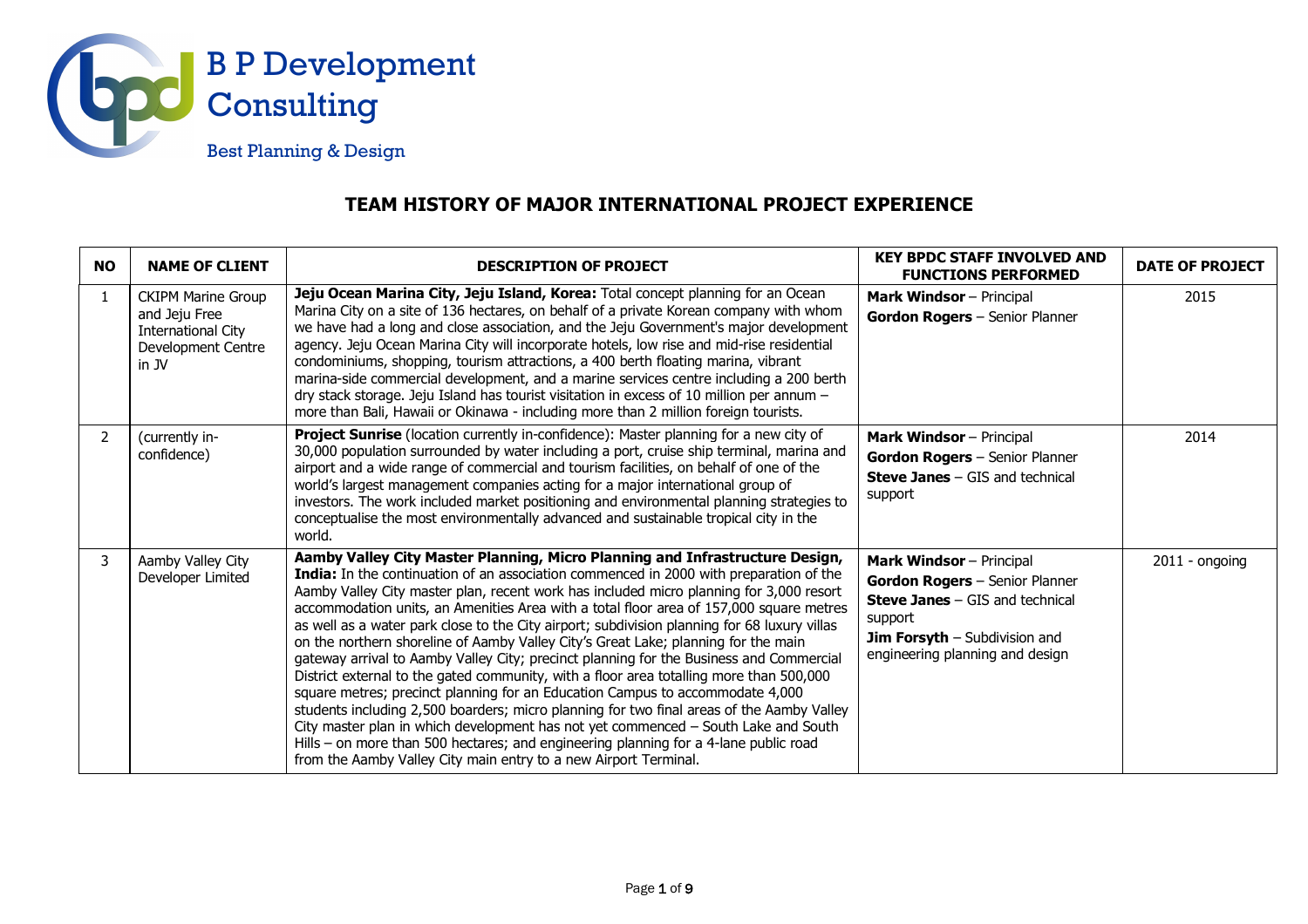| <b>NO</b>      | <b>NAME OF CLIENT</b>                                        | <b>DESCRIPTION OF PROJECT</b>                                                                                                                                                                                                                                                                                                                                                                                                                                                                                                                                                                                                                                                | <b>KEY BPDC STAFF INVOLVED AND</b><br><b>FUNCTIONS PERFORMED</b>                                                                                                                                                                                           | <b>DATE OF PROJECT</b> |
|----------------|--------------------------------------------------------------|------------------------------------------------------------------------------------------------------------------------------------------------------------------------------------------------------------------------------------------------------------------------------------------------------------------------------------------------------------------------------------------------------------------------------------------------------------------------------------------------------------------------------------------------------------------------------------------------------------------------------------------------------------------------------|------------------------------------------------------------------------------------------------------------------------------------------------------------------------------------------------------------------------------------------------------------|------------------------|
| 4              | Heritage Asset Co. Ltd                                       | Royal Phuket Marina Inner Harbour Precinct Master Planning, Thailand: Master<br>planning for the balance area of Royal Phuket Marina to create an exciting and highly<br>marketable mix of high-end residential products within a uniquely attractive network of<br>navigable waterways.                                                                                                                                                                                                                                                                                                                                                                                     | <b>Mark Windsor</b> - Principal<br>Gordon Rogers - Senior Planner<br><b>Steve Janes</b> - Technical support                                                                                                                                                | 2012                   |
| 5              | Reacon Engineers<br>(Ind) Pvt Ltd                            | Viper Island Marina Club and Accommodation, Port Blair, Andaman & Nicobar<br>Island, India: Master planning for a Marina Club, boutique hotel and 60 berth marina in<br>a tropical island setting, accessed by a short boat trip from Port Blair.                                                                                                                                                                                                                                                                                                                                                                                                                            | <b>Mark Windsor</b> - Principal<br>Gordon Rogers - Senior Planner<br><b>Steve Janes</b> - Technical support                                                                                                                                                | 2012                   |
| 6              | Department of Town<br>and Country Planning,<br><b>Brunei</b> | Mukim Serasa Local Plan, Brunei: In association with KBP, a detailed Local Plan is<br>being prepared for Mukim Serasa which has an area of almost 3,500 ha and is located at<br>the north eastern corner of Brunei Muara fronting Brunei Bay. Home to the nation's only<br>deep water anchorage at Muara Port, Mukim Serasa is the main trade gateway for the<br>country. With Government proposals to transform the existing port area and adjoining<br>islands into a major regional trans-shipment hub and export processing zone,<br>development within the mukim must be tailored to facilitate and support expansion of the<br>port.                                   | <b>Mark Windsor</b> - Director (Strategic<br>Planning)<br><b>Vernon Yen</b> - Senior Urban Planner<br>Lawson McCowan - Urban Planning<br>and Urban Design Advisor<br><b>Steve Janes</b> $-$ GIS / Mapping<br>Coordinator<br>Gordon Rogers - Urban Designer | 2011-ongoing           |
| $\overline{7}$ | Department of Town<br>and Country Planning,<br><b>Brunei</b> | Brunei Muara District Plan, Brunei: In association with KBP, a comprehensive plan is<br>being prepared to guide the structure of spatial development for this 471km <sup>2</sup> district<br>within Brunei Darussalam. Brunei Muara is the country's main population centre. The plan<br>addresses integrated priority actions across a broad range of environmental, resource,<br>economic, settlement and infrastructure issues required to manage and stimulate district<br>growth whilst protecting its valuable natural environment. It includes detailed structure<br>planning of key urban growth areas to optimise the efficiency of future district<br>development. | Mark Windsor - Director (Strategic<br>Planning)<br>Vernon Yen - Senior Urban Planner<br>Lawson McCowan - Urban Planning<br>and Urban Design Advisor<br><b>Steve Janes</b> - GIS / Mapping<br>Coordinator<br>Gordon Rogers - Urban Designer                 | 2011-ongoing           |
| 8              | Bandar Raya<br>Developments Berhad                           | Residential North, Puteri Harbour, Malaysia: Marine, hydraulic and infrastructure<br>schematic design for an exclusive canal residential development on 45 ha, including<br>planning and schematic design of a lock, tidal exchange sluices and marina facilities:<br>coordination of local C&S and M&E consultants; and detailed design and documentation<br>of 194 marina and private berths.                                                                                                                                                                                                                                                                              | <b>Mark Windsor - Principal</b><br>Gordon Rogers - Senior Planner<br><b>Steve Janes</b> - Technical support                                                                                                                                                | 2011-ongoing           |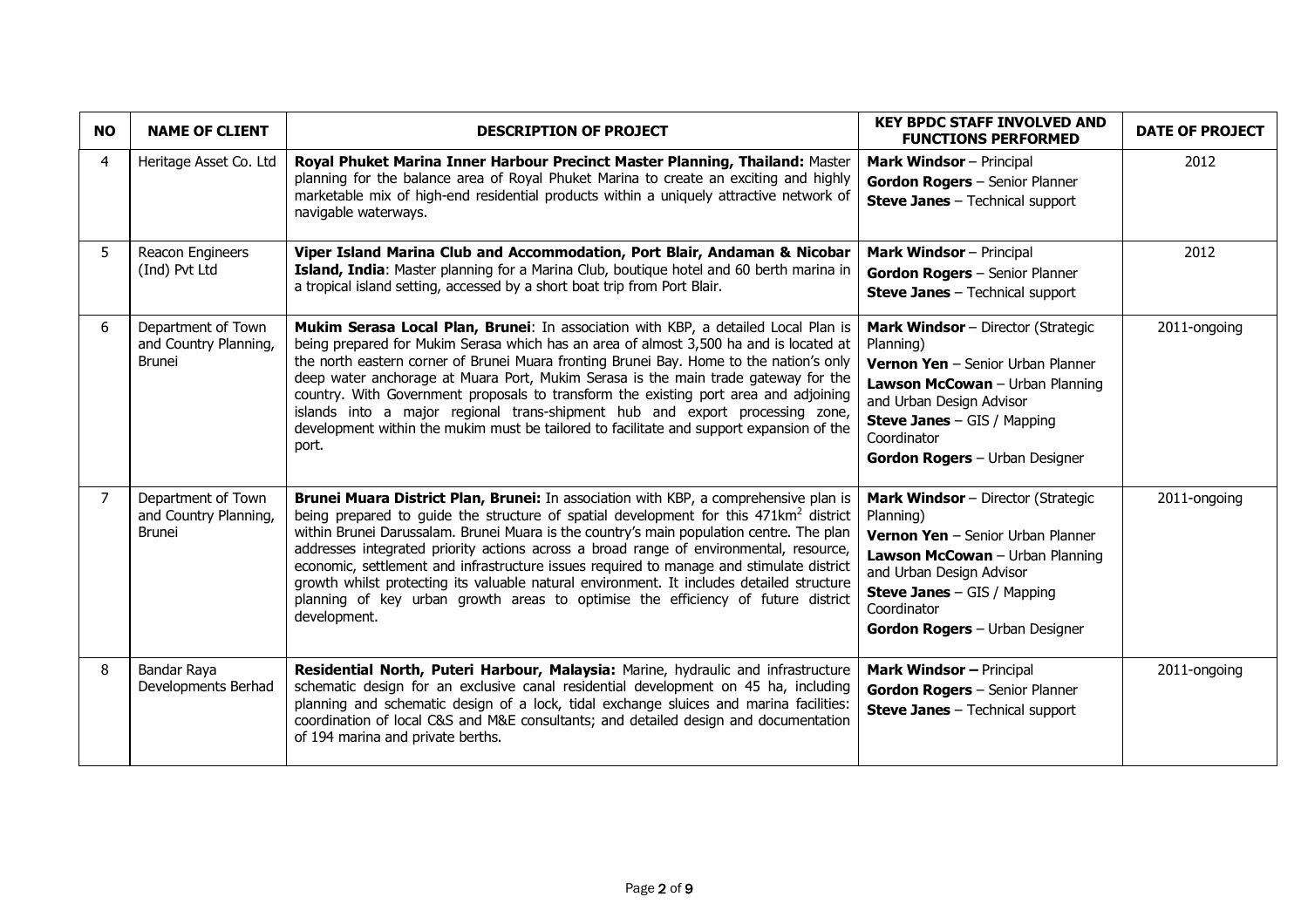| <b>NO</b>    | <b>NAME OF CLIENT</b>                                    | <b>DESCRIPTION OF PROJECT</b>                                                                                                                                                                                                                                                                                                                                                                                                                                                                                                                                | <b>KEY BPDC STAFF INVOLVED AND</b><br><b>FUNCTIONS PERFORMED</b>                                                                                               | <b>DATE OF PROJECT</b> |
|--------------|----------------------------------------------------------|--------------------------------------------------------------------------------------------------------------------------------------------------------------------------------------------------------------------------------------------------------------------------------------------------------------------------------------------------------------------------------------------------------------------------------------------------------------------------------------------------------------------------------------------------------------|----------------------------------------------------------------------------------------------------------------------------------------------------------------|------------------------|
| $\mathsf{q}$ | Burchill Japan KK                                        | Wakayama Marina City Further Development Planning, Wakayama, Japan:<br>Planning for substantial further investment in the development of a manmade island to<br>realize the Vision for Wakayama Marina City to become a thriving, iconic hub of<br>residential living, tourism, recreational, entertainment, commercial and business activity.<br>The Wakayama Marina City island reclamation and infrastructure were developed in<br>Japan's euphoric boom period about 20 years ago at a cost of US\$1.45 billion and would<br>probably never be repeated. | <b>Mark Windsor - Principal</b><br>Gordon Rogers - Senior Planner<br><b>Steve Janes</b> - Technical support                                                    | 2010                   |
| 10           | Hyundai Development<br>Company                           | Pusan Marina, Korea: Master planning for extension of Korea's largest marina and<br>redevelopment of its surrounds, including a marine maintenance centre.                                                                                                                                                                                                                                                                                                                                                                                                   | Mark Windsor - Principal<br>Gordon Rogers - Senior Planner<br>Wing Brett - Planner                                                                             | 2010                   |
| 11           | Hanjin Shipping                                          | Gimpo Marina Terminal, Seoul, Korea: Master planning for the Gimpo Marina<br>Terminal precinct which is at the Seoul end of the 19km long Gyeong-In Waterway<br>recently constructed to link the Han River in Seoul to the Yellow Sea at Incheon.                                                                                                                                                                                                                                                                                                            | <b>Mark Windsor - Principal</b><br>Gordon Rogers - Senior Planner<br>Wing Brett - Planner                                                                      | 2010                   |
| 12           | Keppel Land                                              | Mo Dao, Integrated Marina Resort, Zhongshan, China: Master planning and<br>detailed hydraulic analyses for a mult-billion dollar integrated marina and canal<br>waterways residential resort on an 87 hectare site on Mo Dao Island, fronting the<br>massive Xijiang River. The project is being planned to accommodate up to 1200<br>apartment and bungalow residential units; a yacht club; commercial development; and a<br>220 berth marina.                                                                                                             | <b>Mark Windsor - Principal</b><br>Gordon Rogers - Senior Planner<br>Wing Brett - Planner<br><b>Steve Janes - GIS/Mapping</b><br>Coordinator and 3D Specialist | $2008 - 2012$          |
| 13           | <b>CITIC Pacific</b>                                     | Shenzhou Peninsula Marina Precinct, Hainan Island, China: Marine engineering<br>planning consultancies including schematic design of navigable ocean entrance<br>breakwaters and a specialist international sail boat racing study for the Shenzhou<br>Peninsula Resort, Hainan Island, China on behalf of CITIC Pacific. Subsequent<br>appointment for schematic design of breakwaters, water edge revetments, a<br>comprehensive marine services centre, and a 250 berth marina for the Marina Precinct.                                                   | <b>Mark Windsor - Principal</b><br>Gordon Rogers - Senior Planner<br>Wing Brett - Planner<br><b>Steve Janes - GIS/Mapping</b><br>Coordinator                   | $2008 - 2009$          |
| 14           | New Okhla Industrial<br>Development<br>Authority (NOIDA) | Noida Sports City, Delhi, India: Sports facility planning on behalf of for India's first<br>Sports City on 311 hectares close to Delhi, working in association with Grant Thornton, a<br>project economics consultant.                                                                                                                                                                                                                                                                                                                                       | <b>Mark Windsor - Principal</b><br>Gordon Rogers - Senior Planner                                                                                              | 2008                   |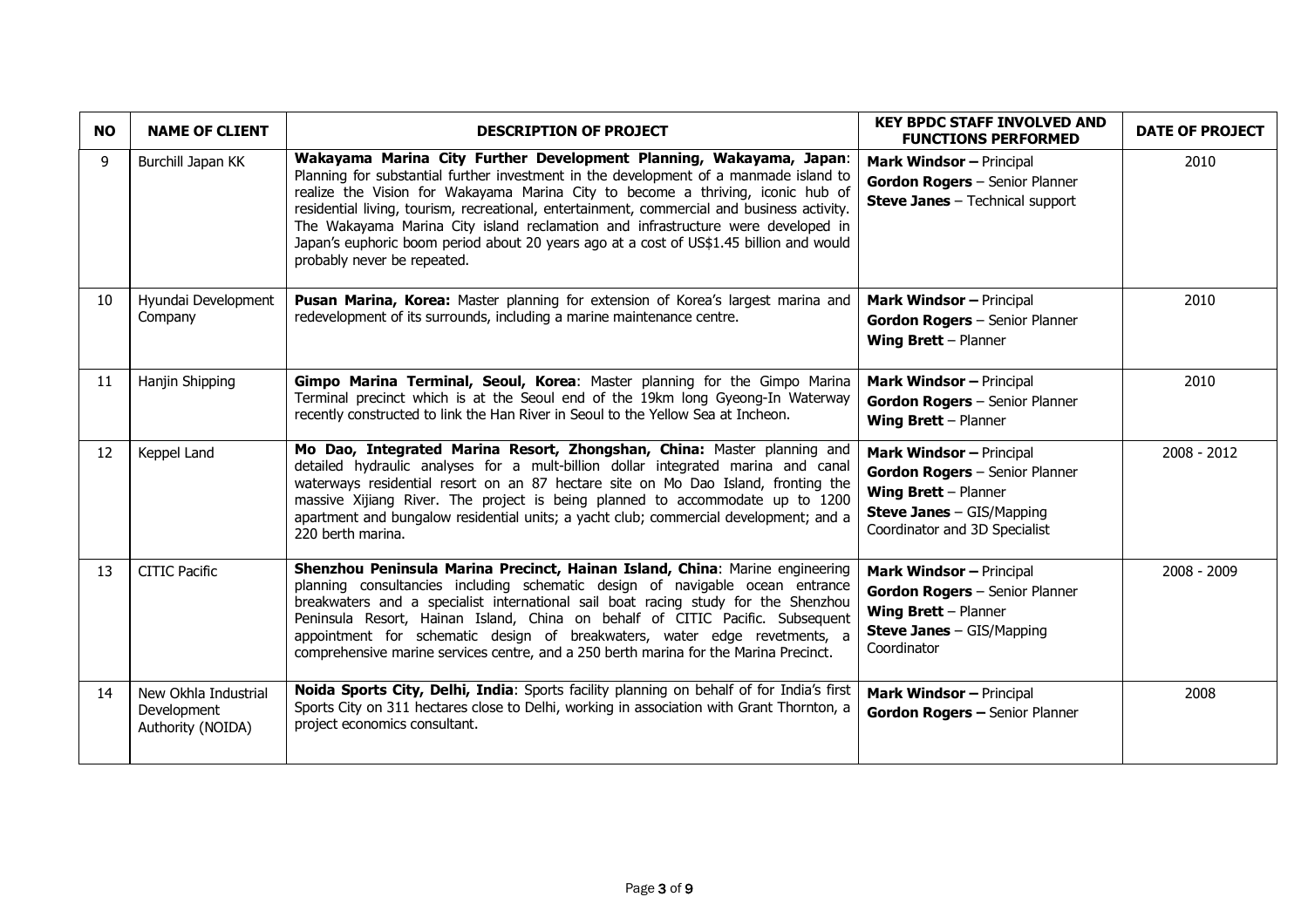| <b>NO</b> | <b>NAME OF CLIENT</b>                                            | <b>DESCRIPTION OF PROJECT</b>                                                                                                                                                                                                                                                                                                                                                                                                                                                                                                                                                                                                                                                    | <b>KEY BPDC STAFF INVOLVED AND</b><br><b>FUNCTIONS PERFORMED</b>                                                                                                                                                                                  | <b>DATE OF PROJECT</b> |
|-----------|------------------------------------------------------------------|----------------------------------------------------------------------------------------------------------------------------------------------------------------------------------------------------------------------------------------------------------------------------------------------------------------------------------------------------------------------------------------------------------------------------------------------------------------------------------------------------------------------------------------------------------------------------------------------------------------------------------------------------------------------------------|---------------------------------------------------------------------------------------------------------------------------------------------------------------------------------------------------------------------------------------------------|------------------------|
| 15        | Department of Town<br>and Country Planning,<br><b>Brunei</b>     | Belait District Plan 2025, Brunei: In association with Jurutera Tempatan and KBP, a<br>comprehensive plan has been prepared to guide the structure of spatial development for<br>this 2,724km <sup>2</sup> district within Brunei Darussalam. The plan recommends integrated priority<br>actions across a broad range of environmental, resource, economic, settlement and<br>infrastructure issues required to manage and stimulate district whilst protecting its<br>valuable natural environment and resource base. It includes detailed structure planning<br>of key urban and rural growth growth centres critical to future district development.                          | <b>Mark Windsor</b> - Director (Strategic<br>Planning)<br>Lawson McCowan - Urban Planning<br>and Urban Design Advisor<br>Vernon Yen - Senior Urban Planner<br><b>Steve Janes</b> - GIS / Mapping<br>Coordinator<br>Gordon Rogers - Urban Designer | $2008 - 2012$          |
| 16        | Nakheel<br>Developments                                          | Palm Diera Master Plan review - Marina Facilities Planning, Dubai, UAE: In<br>association with TAK Design Consultants, marina facilities planning for a massive<br>waterfront community containing almost 200,000 residential units corresponding to a<br>population of 800,000. The work included preliminary marina planning at multiple sites to<br>ensure sufficient capacity to accommodate future boat berthing demands involving an<br>optimisation of marina sizes and land use planning; as well as preliminary planning for<br>marine services and dry stack boat storage centre and a cruise ship terminal.                                                           | <b>Mark Windsor</b> - Director (Strategic<br>Planning)<br>Gordon Rogers - Urban Designer<br><b>Cameron Morgan</b> - Engineering<br>Planner                                                                                                        | 2007                   |
| 17        | <b>United Engineers</b><br>Malaysia Sdn Bhd and<br>Limitless LLC | Puteri Harbour Residential North Precinct, Nusajaya Malaysia: Puteri Harbour is<br>a city in the making on the Straits of Johor, intended to become the focus of the new<br>Southern Johor Economic region. The Residential North precinct is an exclusive gated<br>residential community attached to Puteri Harbour, featuring high-end waterfront housing<br>and associated private berthing with limited physical modification of the existing<br>landform. Services included Concept Planning, Schematic Infrastructure and Design<br>Guidelines. Subsequent detailed hydraulic and water quality modelling, and schematic<br>design of the lock and tidal exchange sluices. | Mark Windsor - Project Leader<br>Gordon Rogers - Urban Designer<br><b>Steve Janes</b> $-$ GIS / Mapping<br>Coordinator and 3D Specialist<br>Vernon Yen - Urban Planner                                                                            | $2006 - 2008$          |
| 18        | Qatar Real Estate<br><b>Investment Company</b>                   | Al Khaw Beach Development, Qatar: Equal first prize winning Concept Master Plan<br>preparation for a 730 ha harbour front site at Al Khaw incorporating mixed land use<br>development, various harbour front and internal waterways, a golf course and a city<br>marina, undertaken in association with AWP Architects.                                                                                                                                                                                                                                                                                                                                                          | Mark Windsor - Project Leader<br>Gordon Rogers - Urban Designer<br><b>Steve Janes</b> $-$ GIS / Mapping<br>Coordinator and 3D Specialist<br><b>Cameron Morgan</b> - Engineering<br>Planner                                                        | 2006                   |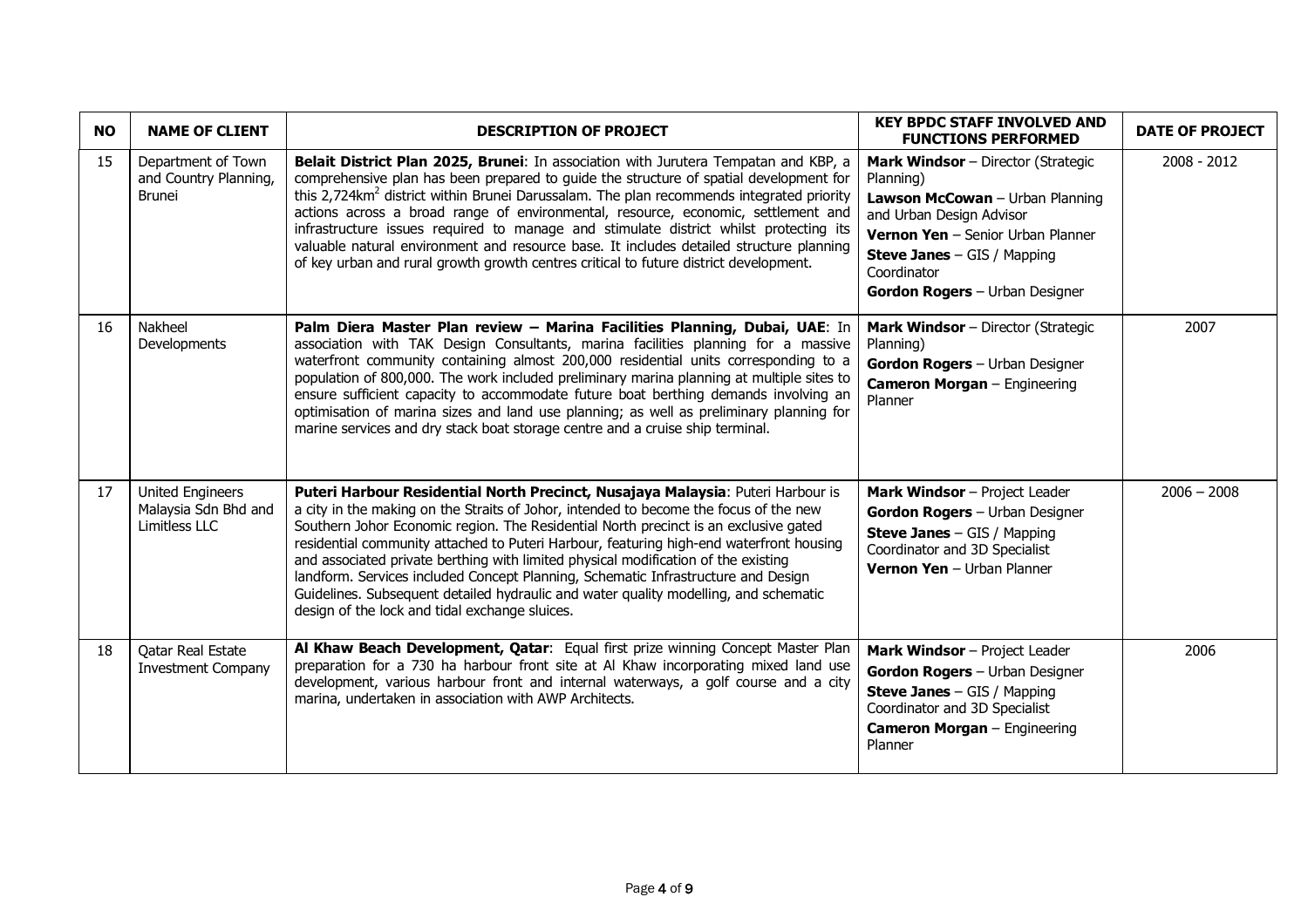| <b>NO</b> | <b>NAME OF CLIENT</b>                                                                      | <b>DESCRIPTION OF PROJECT</b>                                                                                                                                                                                                                                                                                                                                                                                                                                                                                                                                                                                                       | <b>KEY BPDC STAFF INVOLVED AND</b><br><b>FUNCTIONS PERFORMED</b>                                                                                                                                                                                                                   | <b>DATE OF PROJECT</b> |
|-----------|--------------------------------------------------------------------------------------------|-------------------------------------------------------------------------------------------------------------------------------------------------------------------------------------------------------------------------------------------------------------------------------------------------------------------------------------------------------------------------------------------------------------------------------------------------------------------------------------------------------------------------------------------------------------------------------------------------------------------------------------|------------------------------------------------------------------------------------------------------------------------------------------------------------------------------------------------------------------------------------------------------------------------------------|------------------------|
| 19        | <b>RAK Properties</b>                                                                      | Al Mizra, Gated Golf Community, Ras Al Khaimar, UAE: Master planning for the Al<br>Mizra'a Gated Golf Community incorporating a 27 hole golf course, 3,400 residential units<br>plus hotel and commercial development.                                                                                                                                                                                                                                                                                                                                                                                                              | Mark Windsor - Project Leader<br>Gordon Rogers - Urban Designer<br><b>Steve Janes</b> $-$ GIS / Mapping<br>Coordinator and 3D Specialist<br><b>Cameron Morgan</b> - Engineering<br>Planner                                                                                         | 2006                   |
| 20        | Maha-giri Pte Ltd                                                                          | Benoa Harbour Development, Bali, Indonesia: Preliminary integrated planning<br>concept for expansion of the existing Benoa Port peninsula including a cruise ship<br>terminal; a terminal for commercial and charter boat operators; a leisure craft marina; a<br>mini-world trade centre; commercial, tourism and residential development; and provision<br>for expansion of existing commercial port activities. The report also provided a strategic<br>concept for comprehensive Benoa Harbour planning.                                                                                                                        | Mark Windsor - Project Leader<br>Gordon Rogers - Urban Designer<br><b>Steve Janes</b> - GIS / Mapping<br>Coordinator & 3D Specialist                                                                                                                                               | 2006                   |
| 21        | PT Bintan Cakrawala                                                                        | New Lagoi Bay, Bintan Island Resorts, Indonesia: New Lagoi Bay on 1,300<br>hectares links the two existing Bintan Resort concentrations of golf and beach resort<br>development on Bintan Island. Lagoi Bay is planned to ultimately accommodate 9300<br>resort hotel keys, a residential population of 7600, a marina, golf course and a town<br>centre for the entire Bintan Resort conurbation which in 2008 attracted 400,000 tourist<br>arrivals. With the addition of Lagoi Bay, tourist arrivals are projected to rise to<br>1million/annum over the next 5 years. The project has now advanced to the<br>development phase. | Mark Windsor - Project Leader<br>Gordon Rogers - Urban Designer<br><b>Steve Janes</b> $-$ GIS / Mapping<br>Coordinator & 3D Specialist<br>Vernon Yen - Urban Planner<br><b>Cameron Morgan</b> - Engineering<br>Planner                                                             | $2005 - 2007$          |
| 22        | <b>Municipal Peoples</b><br>Government of<br>Jiangmen City,<br>Guandong Province,<br>China | Binjiang New District Master Plan: Planning for Binjiang New District and a<br>population of 450,000 covering an area of 127 square kilometres. The massive Sui Jiang<br>River which forms the District's eastern edge, presented challenges for flood immunity<br>and water exchange with an internal waterways network. The Plan is being implemented<br>by Jiangmen City.                                                                                                                                                                                                                                                        | Mark Windsor - Project Leader<br>Lawson McCowan - Project<br>Coordinator / Principal Planner<br>(Strategic)<br>Gordon Rogers - Urban Designer<br><b>Steve Janes</b> - GIS / Mapping<br>Coordinator<br>Vernon Yen - Urban Planner<br><b>Cameron Morgan</b> - Engineering<br>Planner | $2004 - 2007$          |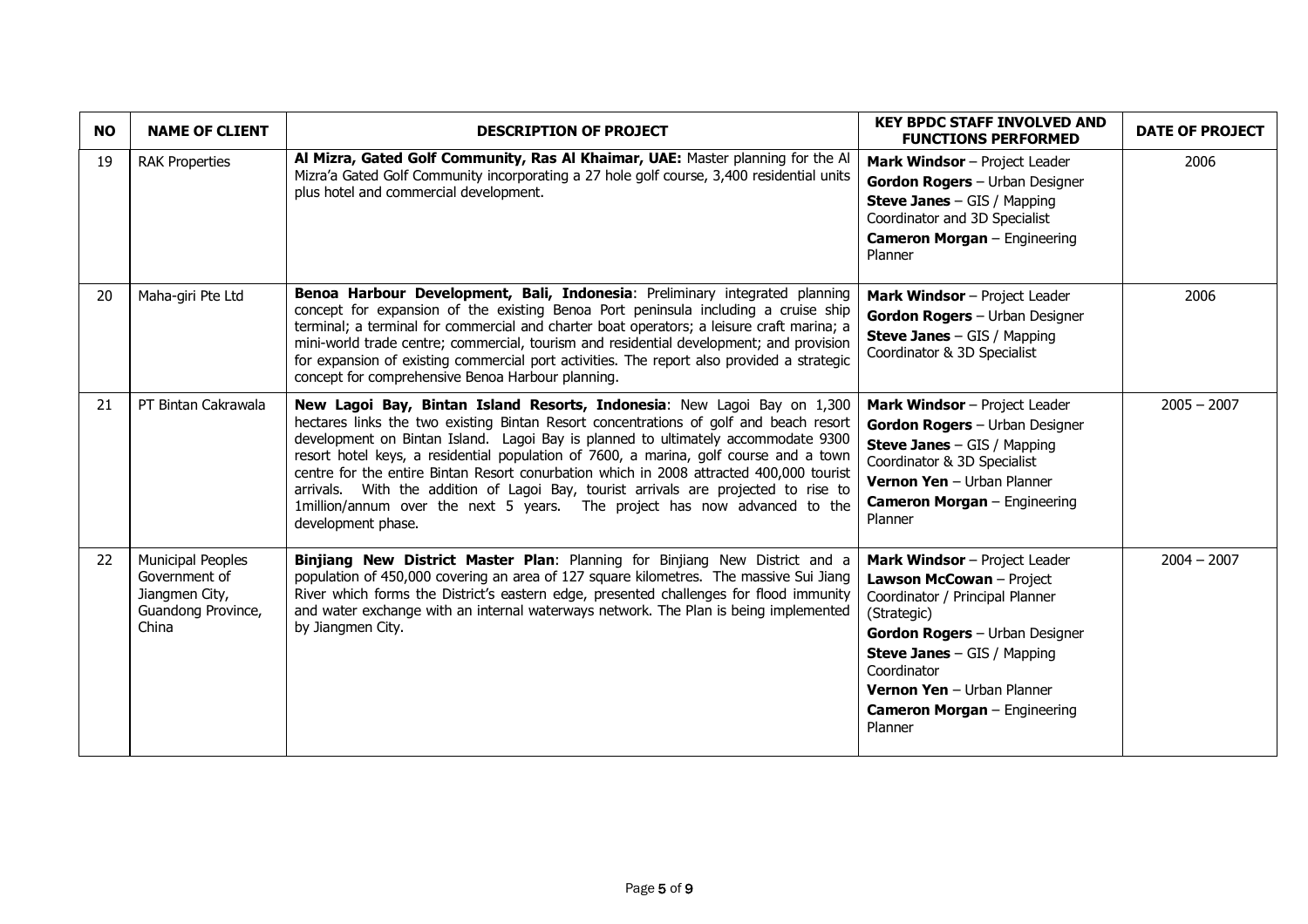| <b>NO</b> | <b>NAME OF CLIENT</b>                                        | <b>DESCRIPTION OF PROJECT</b>                                                                                                                                                                                                                                                                                                                                                                                                                                                                                                                                                                                                                                                                                                                                                                                                                                                                                                                                                                                                                    | <b>KEY BPDC STAFF INVOLVED AND</b><br><b>FUNCTIONS PERFORMED</b>                                                                                                                                                    | <b>DATE OF PROJECT</b> |
|-----------|--------------------------------------------------------------|--------------------------------------------------------------------------------------------------------------------------------------------------------------------------------------------------------------------------------------------------------------------------------------------------------------------------------------------------------------------------------------------------------------------------------------------------------------------------------------------------------------------------------------------------------------------------------------------------------------------------------------------------------------------------------------------------------------------------------------------------------------------------------------------------------------------------------------------------------------------------------------------------------------------------------------------------------------------------------------------------------------------------------------------------|---------------------------------------------------------------------------------------------------------------------------------------------------------------------------------------------------------------------|------------------------|
| 23        | Department of Town<br>and Country Planning,<br><b>Brunei</b> | Brunei National Land Use Master Plan (2006-2025): In association with Jurutera<br>Tempatan and KBP, the project is to review the previous Negara Brunei Darussalam<br>Master Plan (NBDMP) 1986 - 2006, examine alternative development strategies, and<br>produce a revised National Master Plan for the period up to 2025 and beyond. A key<br>element of this National Master Plan was to conceptualise the development of a new<br>national urban centre for the nation which takes advantage of the synergy of regional<br>connectivity, national economic development initiatives, established and proposed<br>industry, and the availability of developable urban land to achieve a more balanced<br>national distribution of growth and settlement.<br>The team that is now BPD Consulting has been directly responsible for all urban planning<br>aspects and for the appointment and management of all specialist sub-consultants<br>covering areas of national economy, environment, transportation, tourism, industry and<br>housing. | <b>Mark Windsor</b> - Director (Strategic<br>Planning)<br>Lawson McCowan - Project<br>Coordinator / Principal Planner<br>(Strategic)<br>Vernon Yen - Planner<br><b>Steve Janes</b> - GIS / Mapping<br>Coordinator   | 2004 - 2012            |
| 24        | Department of Town<br>and Country Planning,<br><b>Brunei</b> | Brunei Land Availability Study (2005): In association with Jurutera Tempatan and<br>KBP, this project involves a comprehensive land inventory with a view to achieving more<br>sustainable land development. It identifies areas available for potential future<br>development, reviews current practices and policies relating to land release and<br>allocation, and makes recommendations on the implementation of proper and systematic<br>land management initiatives.                                                                                                                                                                                                                                                                                                                                                                                                                                                                                                                                                                      | <b>Mark Windsor</b> - Director (Strategic<br>Planning)<br>Lawson McCowan - Project<br>Coordinator / Principal Planner<br>(Strategic)<br>Vernon Yen - Planner<br><b>Steve Janes</b> $-$ GIS / Mapping<br>Coordinator | $2004 - 2012$          |
| 25        | Khazanah Nasional<br>Berhad                                  | Southern Johor Economic Zone, Malaysia: Participation in a think tank reporting<br>directly to the Prime Minister of Malaysia in regard to the creation of a Southern Johor<br>Economic Zone to more effectively complement and compete with Singapore. National<br>priority has subsequently been given to master planning and implementation phases<br>involving massive local and foreign investment.                                                                                                                                                                                                                                                                                                                                                                                                                                                                                                                                                                                                                                         | <b>Mark Windsor - Director</b>                                                                                                                                                                                      | 2005                   |
| 26        | Shengsi County                                               | Yangshan New City, Shanghai, China: Planning and urban feature design for Little<br>Yangshan Island, adjacent to massive reclamation for the US\$12 billion Shanghai<br>Deepwater Port project, connected to the mainland by a 32 kilometre bridge.                                                                                                                                                                                                                                                                                                                                                                                                                                                                                                                                                                                                                                                                                                                                                                                              | <b>Mark Windsor - Director</b><br><b>Lawson McCowan</b> - Urban Designer<br>Gordon Rogers - Urban Designer<br><b>Steve Janes</b> - GIS / Mapping<br>Coordinator & 3D Specialist                                     | 2004 - 2005            |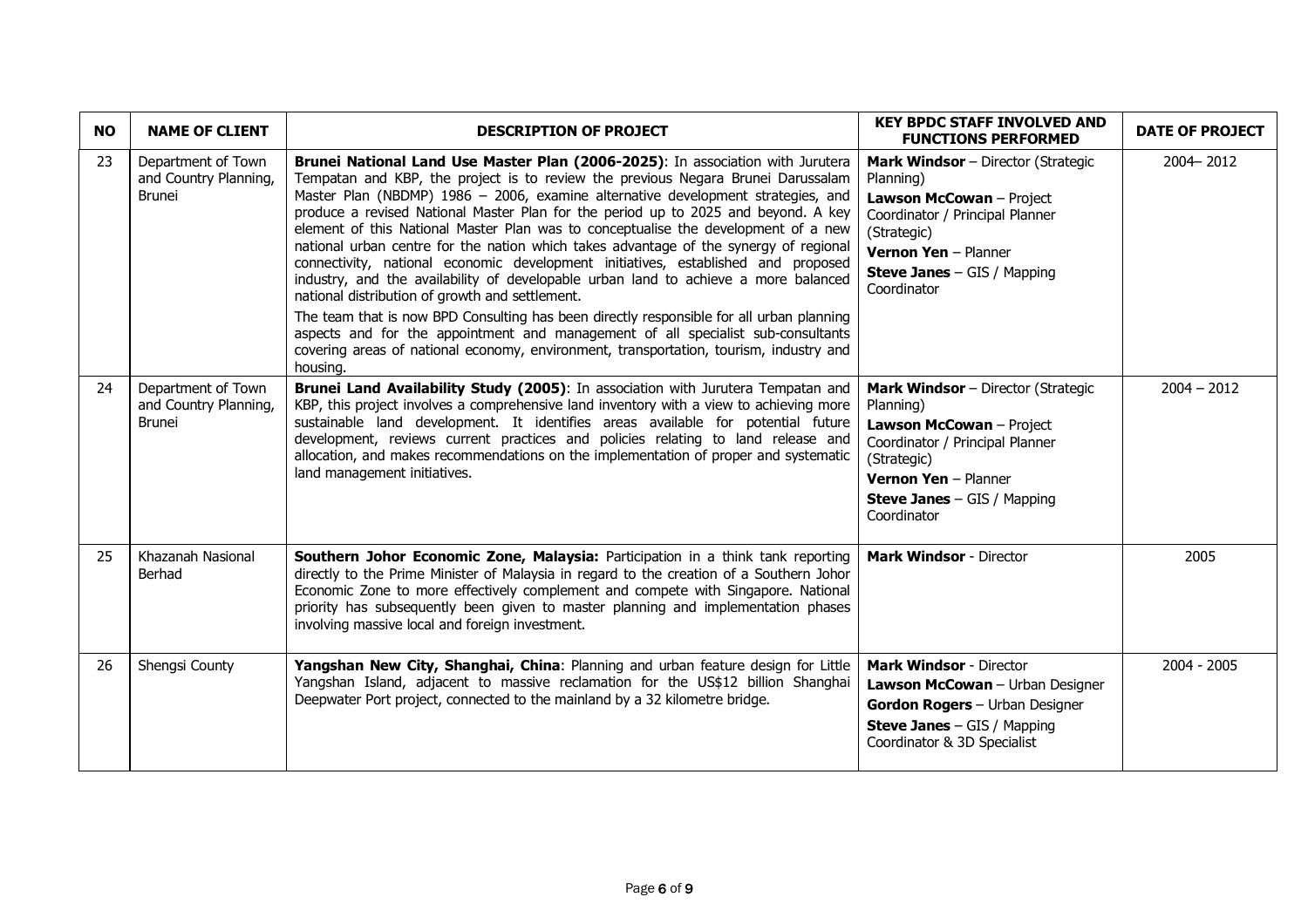| <b>NO</b> | <b>NAME OF CLIENT</b>                         | <b>DESCRIPTION OF PROJECT</b>                                                                                                                                                                                                                                                                                                                                                                                                                                                                                                                                                                                                                                                                                                                                                                                                              | <b>KEY BPDC STAFF INVOLVED AND</b><br><b>FUNCTIONS PERFORMED</b>                                                                                                          | <b>DATE OF PROJECT</b> |
|-----------|-----------------------------------------------|--------------------------------------------------------------------------------------------------------------------------------------------------------------------------------------------------------------------------------------------------------------------------------------------------------------------------------------------------------------------------------------------------------------------------------------------------------------------------------------------------------------------------------------------------------------------------------------------------------------------------------------------------------------------------------------------------------------------------------------------------------------------------------------------------------------------------------------------|---------------------------------------------------------------------------------------------------------------------------------------------------------------------------|------------------------|
| 27        | Ottomen Estate<br><b>Resources</b>            | Xugong Island Integrated Tourist Development, Shengsi County, Shanghai,<br><b>China:</b> Preliminary concept planning for development of an attractive unpopulated horse<br>shoe shaped island with steep ridges enclosing a natural harbour, including a resort hotel,<br>hillside villages, tourism attractions and a lagoon recreation area on behalf of a company<br>with Singapore origins. Commencement of the project by another Singapore developer,<br>closely following the preliminary concept, was recently publicised in Shanghai.                                                                                                                                                                                                                                                                                            | <b>Mark Windsor - Director</b><br>Lawson McCowan - Urban Designer<br>Gordon Rogers - Urban Designer<br><b>Steve Janes</b> - GIS / Mapping<br>Coordinator & 3D Specialist  | 2004                   |
| 28        | Heritage Asset Co. Ltd                        | Royal Phuket Marina, Phuket, Thailand: Broad conceptual planning including a lock<br>to facilitate a perched inner harbour; detailed design for earthworks balance and design<br>of the Outer Harbour revetments; and subsequent preliminary planning for the Stage 2<br>Inner Harbour residential precinct.                                                                                                                                                                                                                                                                                                                                                                                                                                                                                                                               | <b>Mark Windsor - Director</b><br>Gordon Rogers - Urban Designer<br><b>Steve Janes</b> - Drafting Coordinator                                                             | $2003 - 2008$          |
| 29        | FTZ Developments<br>Corporation Pty Ltd       | Dzamin Uud New City Free Trade Zone, Mongolia: Concept planning for a 5,300<br>hectare area new economic zone on the Chinese border incorporating an airport, multi-<br>modal transport hub, and a mix of industry, commercial, tourism and residential<br>development.                                                                                                                                                                                                                                                                                                                                                                                                                                                                                                                                                                    | <b>Mark Windsor - Director</b><br>Lawson McCowan - Urban Designer<br>Gordon Rogers - Urban Designer<br><b>Steve Janes</b> - Drafting Coordinator                          | $2003 - 2004$          |
| 30        | Putrajaya<br>Development<br>Corporation       | Putrajaya Lake Use facilities, Putrajaya, Malaysia: Preparation of Lake Use &<br>Navigation Master Plan & Emergency Response Plan, "Action Plan"; and design and<br>construction supervision of lake use facilities for the 600 ha Putrajaya Lake at the heart of<br>Malaysia's spectacular new Administrative Centre, Putrajaya. Subsequent schematic<br>design of the Putrajaya Boat Maintenance and Emergency Response Centre.                                                                                                                                                                                                                                                                                                                                                                                                          | <b>Mark Windsor - Director</b><br>Gordon Rogers - Urban Designer<br><b>Steve Janes</b> - Drafting Coordinator                                                             | $2001 - 2005$          |
| 31        | Sahara India<br>Commercial<br>Corporation Ltd | Aamby Valley City, Bombay, India: Master Planning and Micro Planning,<br>Infrastructure Design, and 3D computer modelling for a 4,000 ha hill station resort<br>approximately 100km southwest of Bombay. The project by one of India's major<br>corporations targets an exclusive gated community residential and holiday home market,<br>exclusive club memberships, local and international resort and sports tourism,<br>institutional and high technology research and development, as well as non-exclusive<br>theme park, recreational and real estate markets. Subsequent responsibility from 2008 to<br>2009 for total project management involving the deployment of a substantial resident<br>project management team. Large scale capital expenditure was suspended in 2009 as a<br>consequence of the Global Financial Crisis. | <b>Mark Windsor - Director</b><br>Lawson McCowan- Urban Designer<br>Gordon Rogers - Urban Designer<br><b>Steve Janes</b> $-$ GIS / Mapping<br>Coordinator & 3D Specialist | $2000 - 2009$          |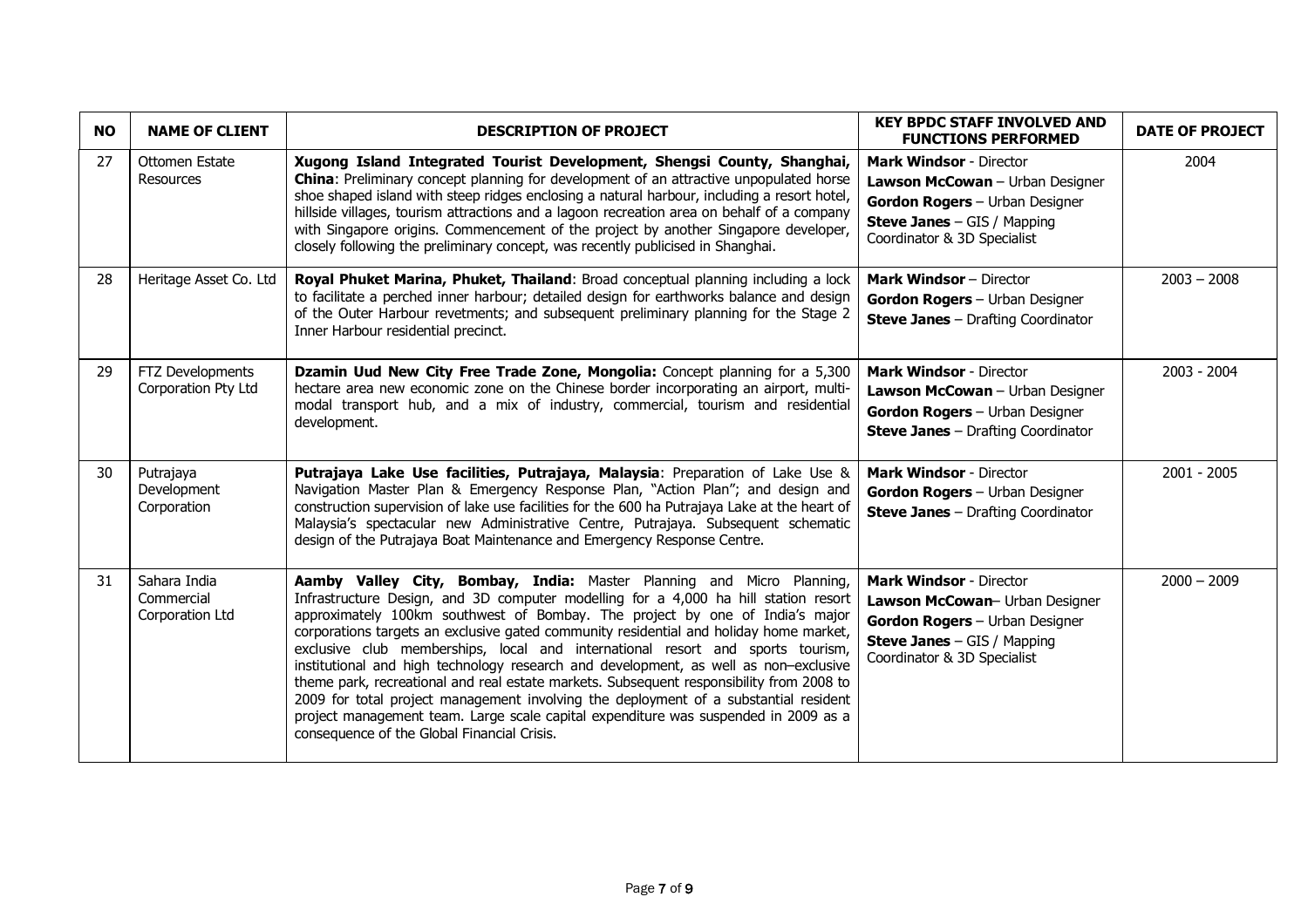| <b>NO</b> | <b>NAME OF CLIENT</b>                                       | <b>DESCRIPTION OF PROJECT</b>                                                                                                                                                                                                                                                                                                                                                                                                                                                                                                                                                                                                                                                                                                                                                        | <b>KEY BPDC STAFF INVOLVED AND</b><br><b>FUNCTIONS PERFORMED</b>                                                                                        | <b>DATE OF PROJECT</b> |
|-----------|-------------------------------------------------------------|--------------------------------------------------------------------------------------------------------------------------------------------------------------------------------------------------------------------------------------------------------------------------------------------------------------------------------------------------------------------------------------------------------------------------------------------------------------------------------------------------------------------------------------------------------------------------------------------------------------------------------------------------------------------------------------------------------------------------------------------------------------------------------------|---------------------------------------------------------------------------------------------------------------------------------------------------------|------------------------|
| 32        | Liaoning Haichang Co.<br>Ltd                                | Dalian Laohutan Oceanarium: Schematic design of oceanarium complex including<br>beluga whale and polar bear exhibits, predator tank, and a dolphin show pool and<br>auditorium, in association with Alan Griffith Architect. The project was completed in<br>accordance with the schematic design and quickly became a landmark attraction of<br>Dalian.                                                                                                                                                                                                                                                                                                                                                                                                                             | <b>Mark Windsor</b> - Director<br><b>Chris Thurtell</b> (Alan Griffith Architect)                                                                       | 2000                   |
| 33        | Dewan Bandaraya<br>Kuala Lumpur (Kuala<br>Lumpur City Hall) | Kuala Lumpur Structure Plan Review and Master Plan 2020, Malaysia: As part of<br>this project, Burchill Partners was specifically responsible for Traffic and Transportation,<br>Infrastructure and Central Planning Area Urban Design sectoral studies. Our team<br>organised comprehensive field studies to upgrade a portion of an existing traffic model<br>for the whole Klang Valley (with the consent of JICA), to facilitate substantially refined<br>traffic modelling within the KL City limits. The study proposed a number of prescient<br>initiatives across all sectors, including advantageous opportunities to encourage higher<br>density apartment living within and beyond the City heart. The Structure Plan was<br>published by City Hall Kuala Lumpur in 2003. | <b>Mark Windsor - Director</b><br>Lawson McCowan- Urban Designer<br>Gordon Rogers - Urban Designer<br><b>Steve Janes</b> - GIS / Mapping<br>Coordinator | 1998 - 2002            |
| 34        | Town and Country<br>Planning Department,<br>Malaysia        | Multimedia Super Corridor (MSC), Malaysia: Burchill Partners prepared Physical<br>Planning Guidelines for the MSC and Urban Design Guidelines for its first cyber city,<br>Cyberjaya.                                                                                                                                                                                                                                                                                                                                                                                                                                                                                                                                                                                                | <b>Mark Windsor - Director</b><br>Lawson McCowan- Urban Designer<br>Gordon Rogers - Urban Designer                                                      | 1998 - 2000            |
| 35        | PT Mangala Krida<br>Yudha                                   | Ancol Baru, Indonesia: Concept planning (international competition winner) and<br>subsequent Master Planning and Stage 1 infrastructure design for a 700 hectare<br>reclamation at the Jakarta waterfront west of the Tanjung Priok Port, Indonesia.                                                                                                                                                                                                                                                                                                                                                                                                                                                                                                                                 | <b>Mark Windsor - Director</b><br>Gordon Rogers - Urban Designer<br><b>Steve Janes</b> $-$ 3D Specialist                                                | 1997 - 1998            |
| 36        | Johor State<br>Government / Johor<br>Bahru City Hall        | Johor Bahru Central District Master Plan, Malaysia: This project provided for<br>massive private sector led CBD and waterfront redevelopment within the Johor Bahru<br>CBD. Burchill Partners was specifically responsible for urban planning, core area urban<br>design, traffic and transportation and infrastructure planning                                                                                                                                                                                                                                                                                                                                                                                                                                                     | <b>Mark Windsor - Director</b><br>Lawson McCowan- Urban Designer<br><b>Steve Janes</b> $-$ GIS / Mapping<br>Coordinator & 3D Specialist                 | 1997                   |
| 37        | Sentosa Cove Pte Ltd                                        | Sentosa Cove Waterways Planning & Detailed Engineering, Sentosa Island,<br><b>Singapore:</b> In a progressive series of engagements: review and detailed revisions to the<br>original Spoerry Concept; schematic engineering for locks and tidal water exchange<br>sluices; original marina planning and layout design; harbour entrance, harbour revetments<br>and boardwalk engineering design; Southern Canals precinct entrance and internal<br>revetments design; and design of a seawater pumping facility to raise the water level of a<br>pond between Sentosa Cove and the Serapong Golf Course.                                                                                                                                                                            | <b>Mark Windsor</b> - Director<br><b>Steve Janes</b> - Drafting Coordinator                                                                             | 1993 - 2007            |